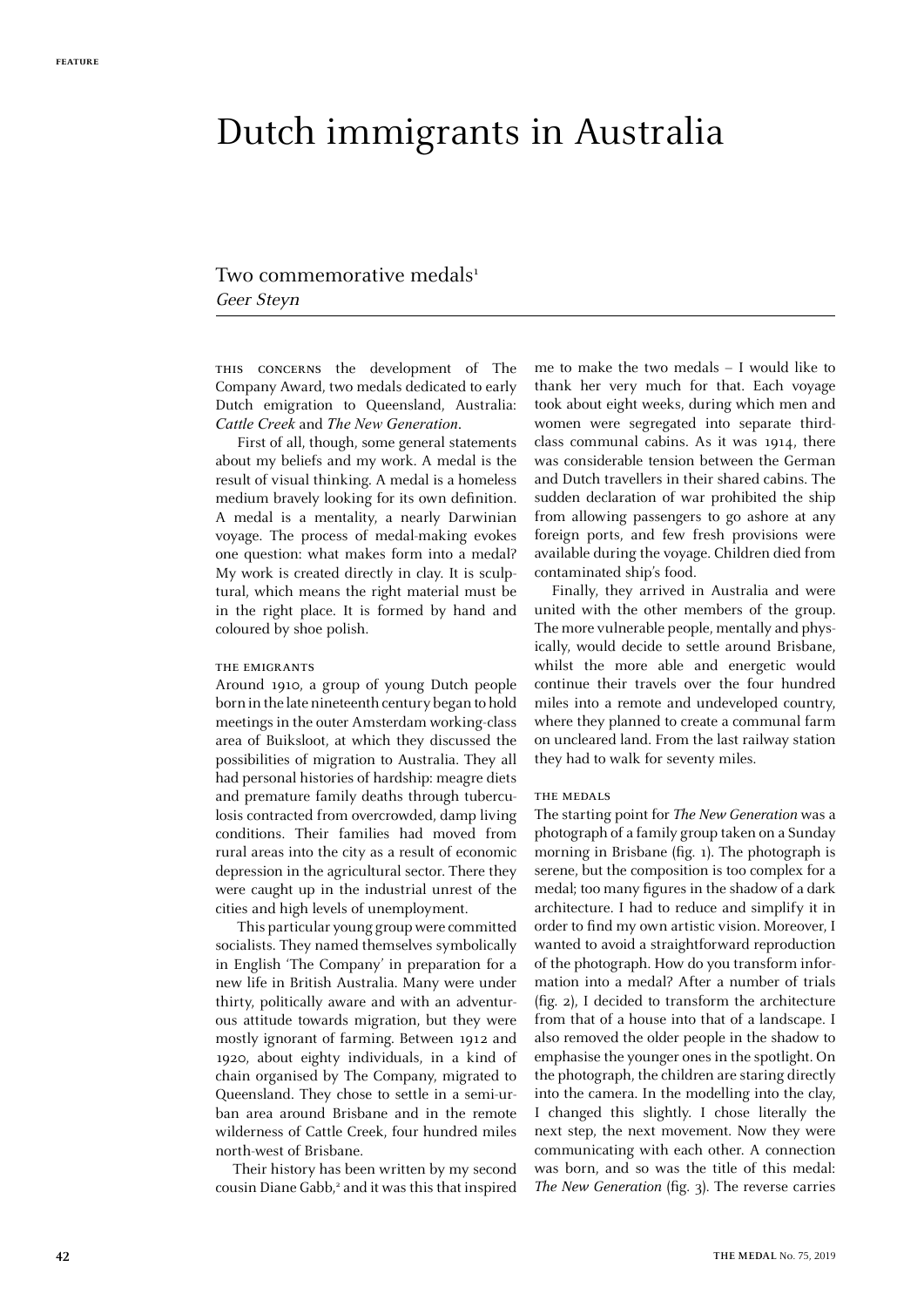*1. Family group, Brisbane*, *c*.1910. The older people on the veranda were all members of The Company.



2. Steyn: *Model for the obverse of The New Generation*, 2016, clay, 80mm.

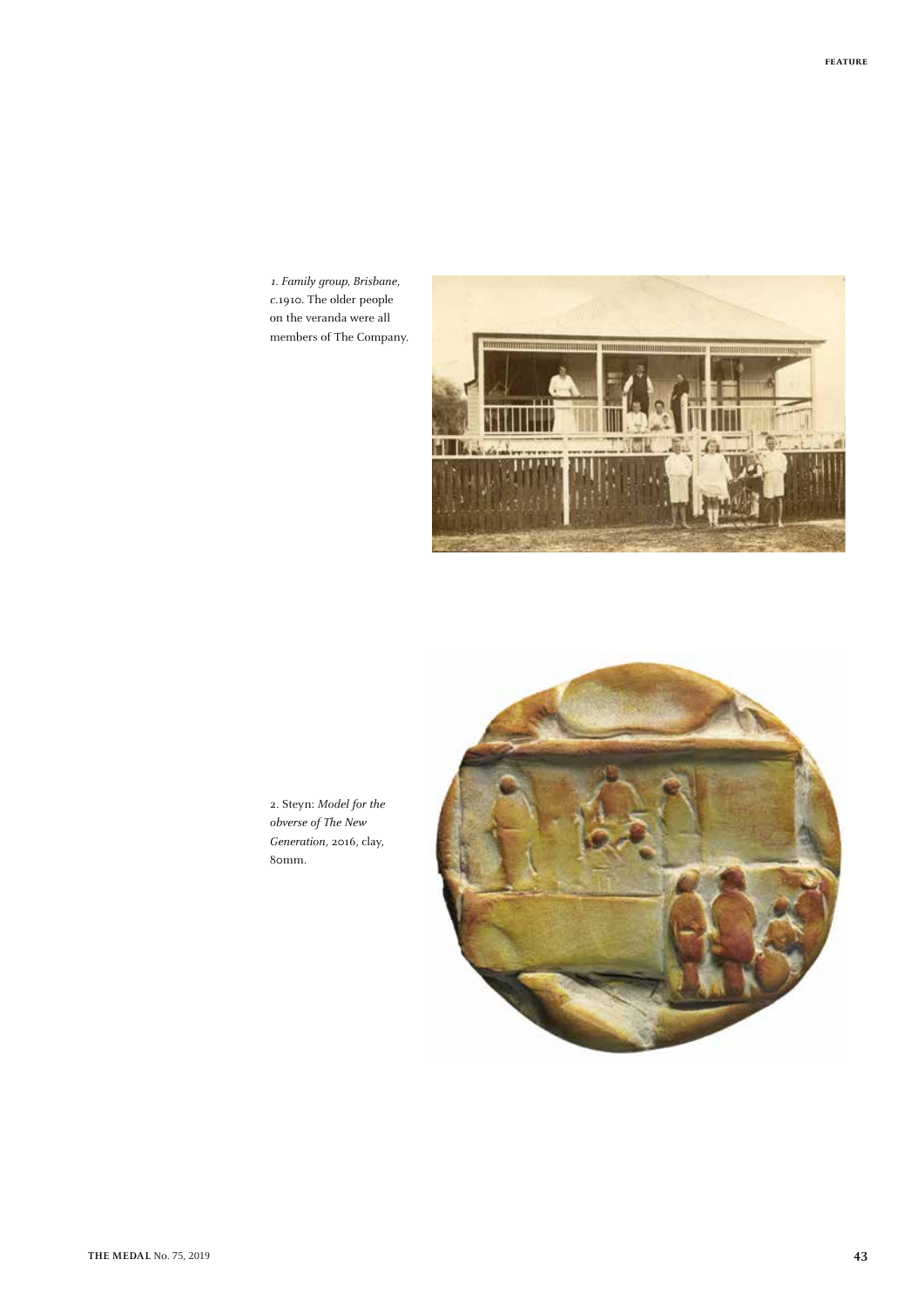3. Steyn: *The New Generation*, 2016, clay, 80mm.





*4. A settler in Australia*, *c*.1910.

an echo of the map of Australia, with the very substantial stamp of The Company imprinted over the location of Brisbane.

The Company's intention to settle in the area of Cattle Creek was decided upon by selecting the land from a map; they had never seen it before. They were able to lease the land on condition that they eradicated the prickly pears, a weed that is extremely difficult to destroy. At that time, four hundred thousand hectares were covered by this cactus plant. A photograph shows an exhausted settler in a forest, leaning toward a cactus tree (fig. 4). This was the inspiration for my second medal, the *Cattle Creek* or *Prickly Pears* medal (fig. 5). I made a drawing (fig. 6) and discovered an unexpected religious association: the human figure standing in the wilderness has been changed into an exhausted saint, leaning against a cross with a halo as a hat.

The obverse of the medal shows a human being as an integral part of the wilderness, surrounded by the threat of the prickly pears. The hat, tilted backwards, merges into the expression of a halo. Three clay sketches show the development of my ideas: text combined with imagery suggestive of wilderness (fig. 7); a figure as an entity within nature (fig. 8); and a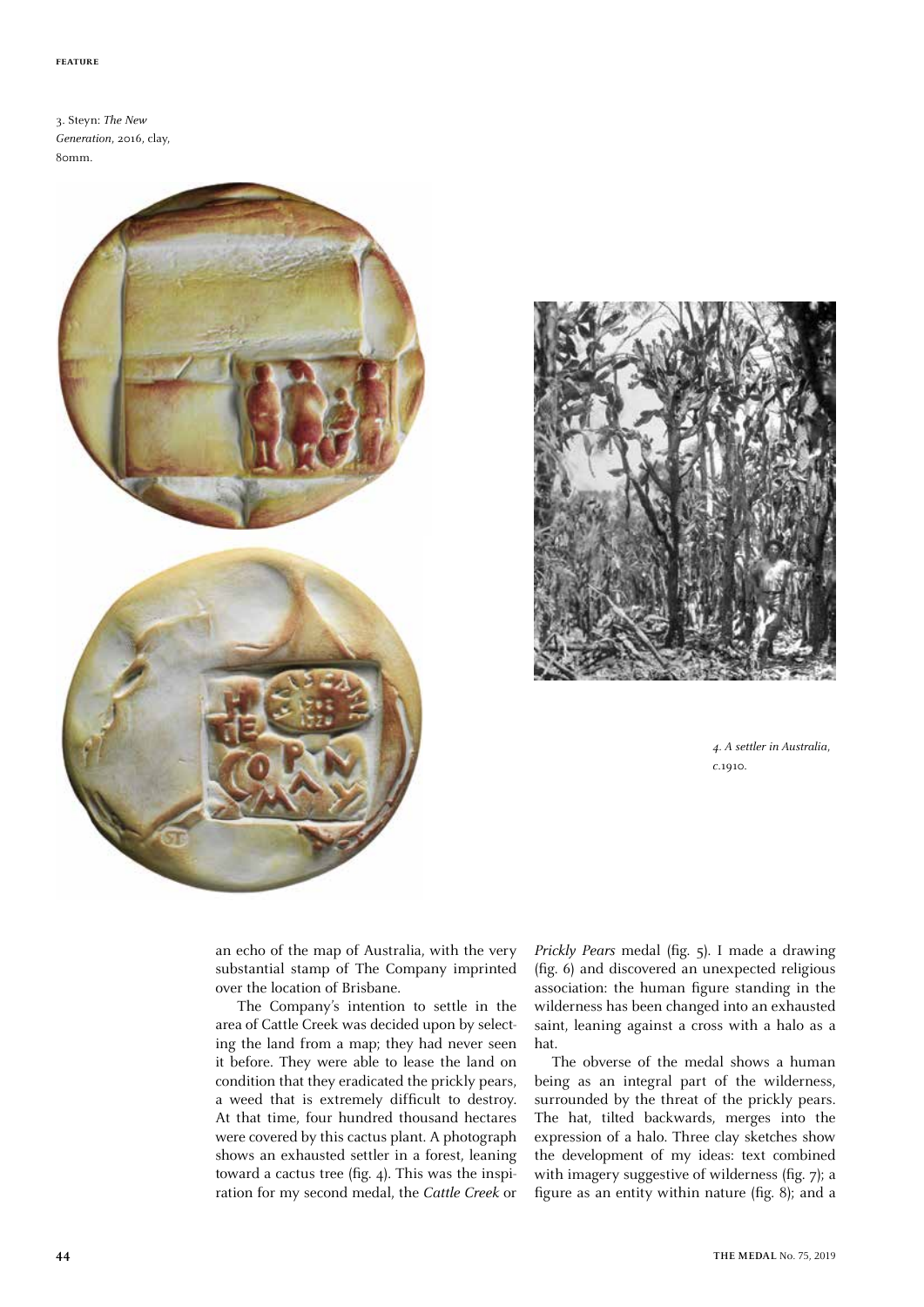5. Steyn: *Cattle Creek*, 2016, clay, 85mm.







6. Steyn: *Sketch for the obverse of Cattle Creek*, 2016, graphite, 75 x 75mm.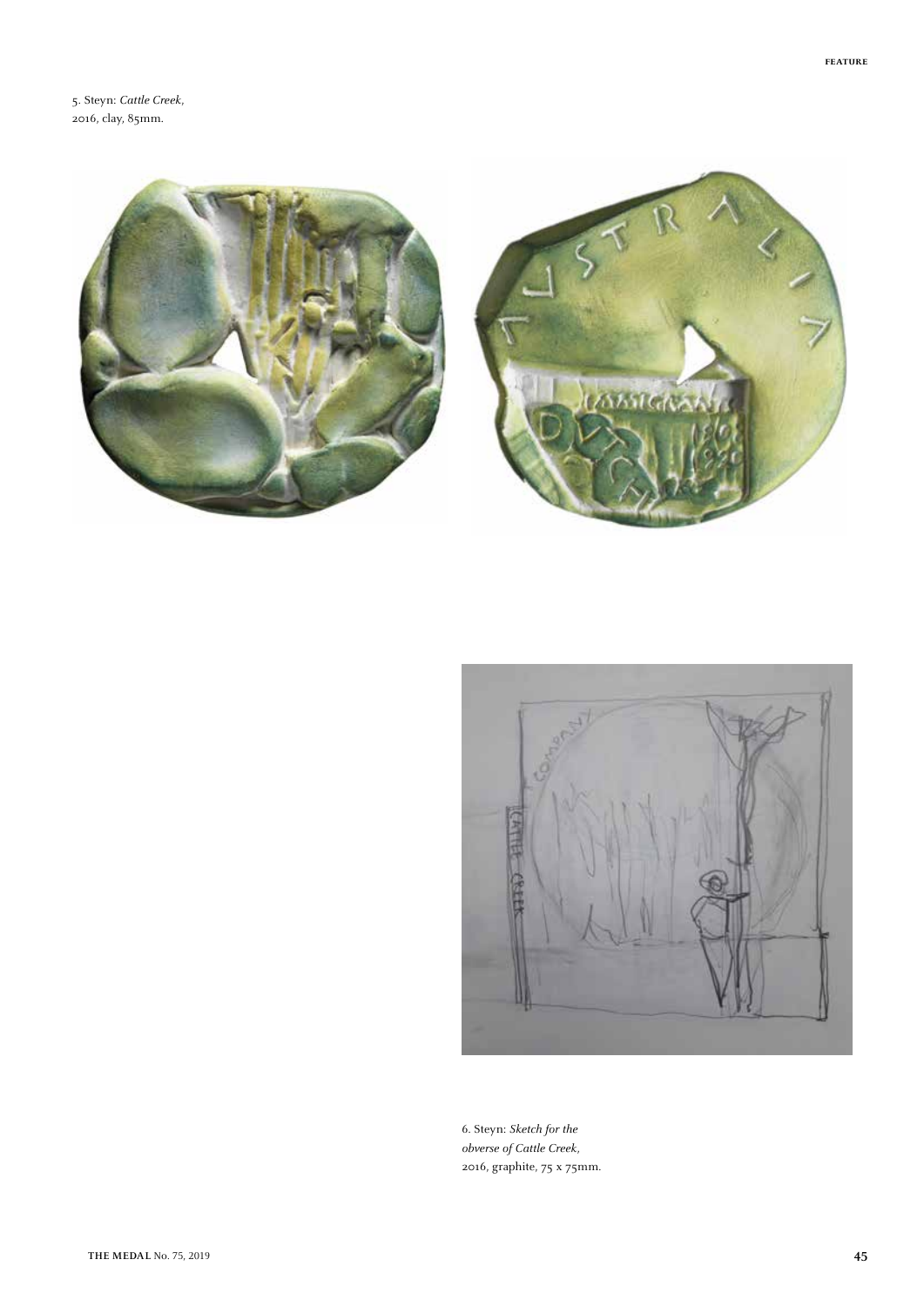

7. Steyn: *Model for the obverse of Cattle Creek*, 2016, clay, 75mm.



8. Steyn: *Model for the obverse of Cattle Creek*, 2016, clay, 75mm.

reverse inscription fitted into the rough contour of the medal (fig. 9). In the final version, of the figure in the wilderness, only some engraved lines give the illusion of a body, suggesting a kind of classical contrapposto.

A triangular thorn-like hole provides the entrance to the reverse. The strong impression of the stamp in the clay bears the text DVTCH immigrants 1908-1920. The word avstralia is pushed against the irregular, rough edge of the medal. Having decided on this general format, I considered two other versions (figs 10, 11), but this was the most appropriate given the subject matter of the obverse.

## the migration of the medals

The size of a medal is more than a question of inches. The medal is a gesture. To honour the efforts of the company members, it was obvious to me that I had not only to make the medals, but also to take them to Australia and donate them to a local museum near Cattle Creek. It proved to be a trip into the remote wilderness of more than three thousand miles. Our family expedition found the original wooden house built in the 1930s in Cattle Creek (fig. 12). Before then the immigrants were living in huts made of bark. Today it seems like a paradise, but it is still without a supply of water. The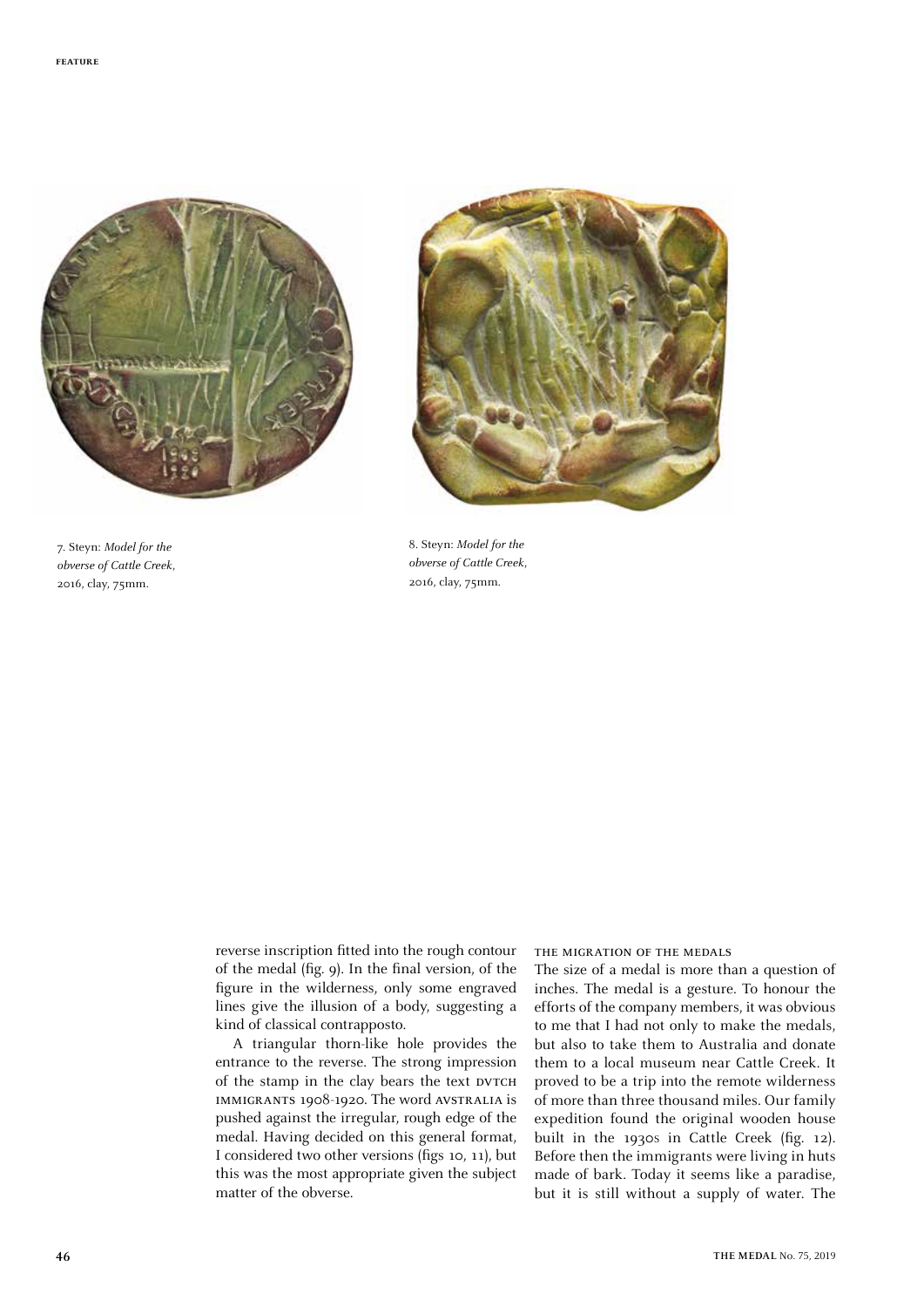

9. Steyn: *Model for the reverse of Cattle Creek*, 2016, clay, 75mm.



10. Steyn: *Model for the reverse of Cattle Creek*, 2016, clay, 75mm.

11. Steyn: *Model for the reverse of Cattle Creek*, 2016, clay, 75mm.

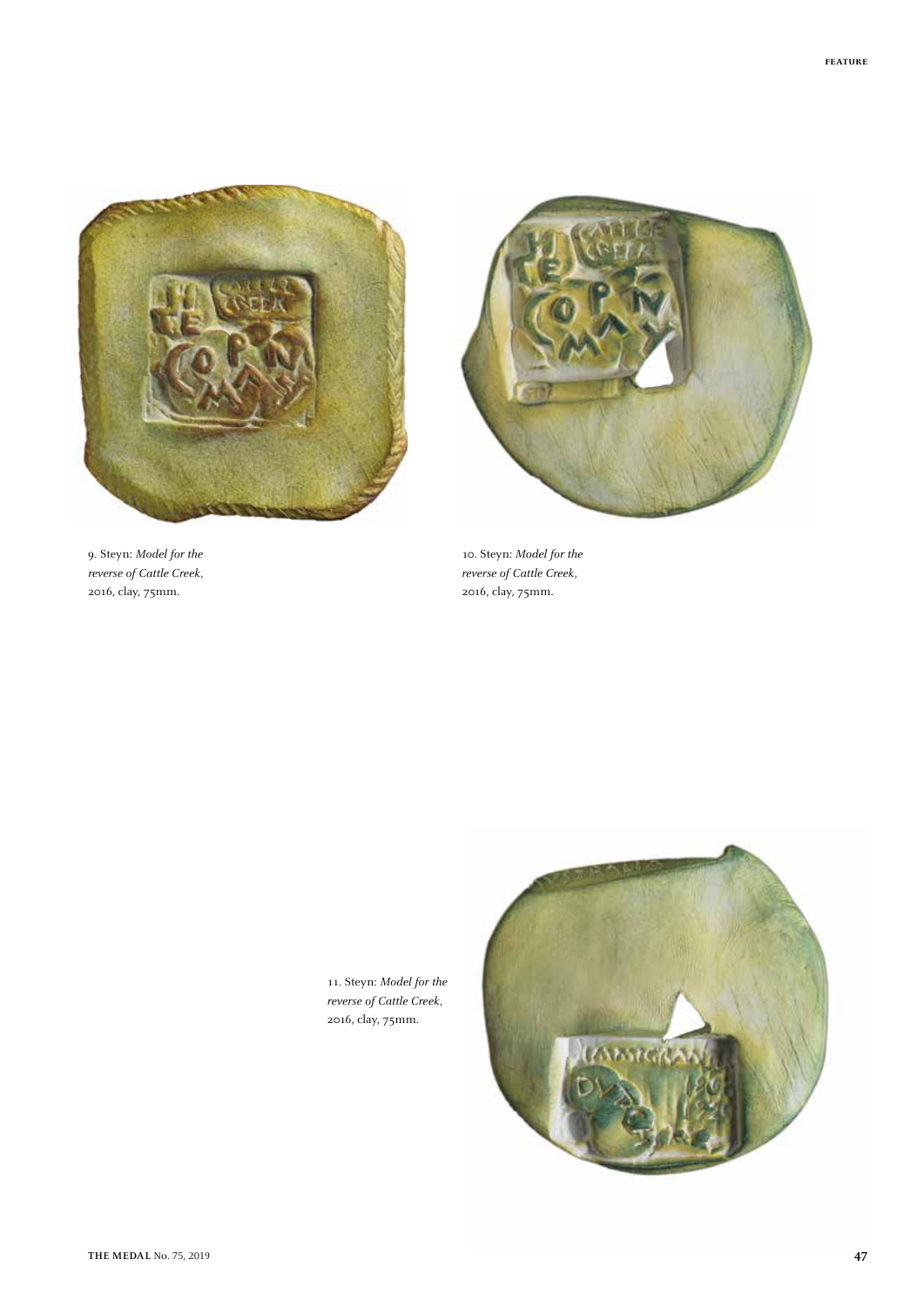12. *The 1930s house, Cattle Creek*, 2019.



prickly pears have reappeared everywhere.

The local museum in Munduberra did not specialise in art, nor was it interested. The medals would have been doomed to disappear. Therefore, I decided to abandon the idea of leaving the medals there. More attractive was the idea of creating an award – The Company Award – for those engaged in history, not only in the academic sphere but also through active participation. For the first year, therefore, I entrusted the medals in their specially designed box (fig. 13) to my cousin Keith Needham, a professor at an art academy in Sydney, who had organised all the practical details of the expedition and been our companion during the three thousand miles. He is the first bearer of the award. After a year we have to find another candidate. I can imagine that it needs an institution, a university, to make the arrangements each year, to avoid it being too personal. I am open to ideas.

As mentioned at the beginning, making a medal involves an almost Darwinian process of selection. As a metaphor I will end with one example from my *Darwin* series, which comes in more than eighty variations: *The Beagle in Summertime* (fig. 14).